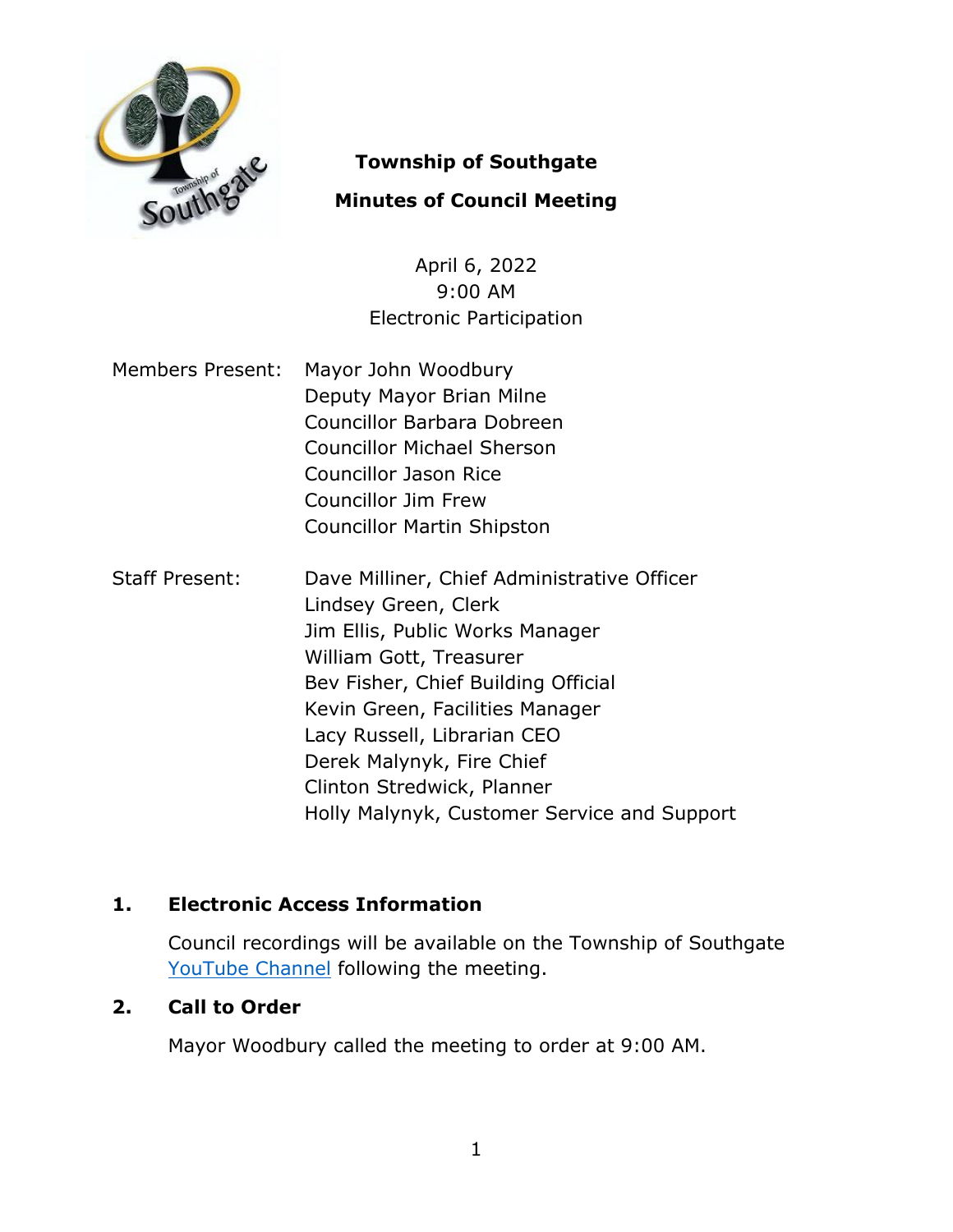### **3. Land Acknowledgement**

As we gather, we recognize and acknowledge the traditional keepers of this land with whom we share today. The Township of Southgate is a part of the traditional territories of the Anishinaabek, Six Nations of the Grand River, Saugeen Ojibway Nation, Haudenosaunee, and Saugeen Métis. The land that surrounds us is part of who we are as it reflects our histories; may we live in peace and friendship with all its diverse people.

# **4. Open Forum - Register in Advance**

No members of the public spoke at open forum.

## **5. Confirmation of Agenda**

No. 2022-185

**Moved By** Councillor Frew **Seconded By** Deputy Mayor Milne

**Be it resolved that** Council confirm the agenda as amended; and **That** Council further amend the agenda to move Staff Report PW2022- 016 and PW2022-020 forward to be addressed following the Adoption of the Minutes.

## **Carried**

## **6. Declaration of Pecuniary Interest**

No one declared a pecuniary interest related to any item on the agenda.

### **7. Delegations & Presentations**

None.

## **8. Adoption of Minutes**

No. 2022-186

**Moved By** Councillor Shipston **Seconded By** Councillor Dobreen

**Be it resolved that** Council approve the minutes from the March 16, 2022 Council meeting as presented; and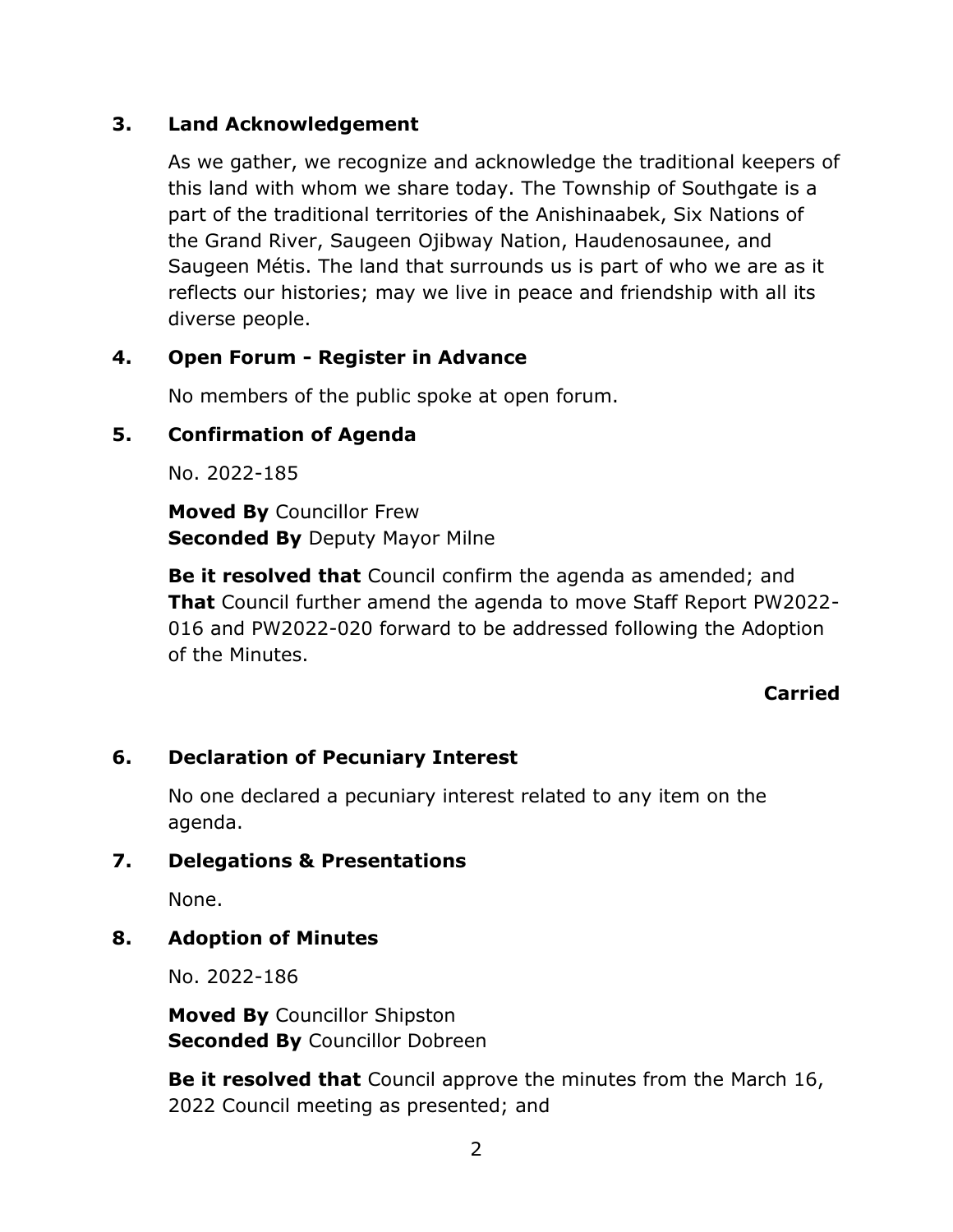**That** Council approve the minutes from the March 30, 2022 Special Council and Closed Session meetings as presented.

## **Carried**

# **9. Reports of Municipal Officers**

## **9.1 Public Works Manager Jim Ellis**

# **9.1.1 PW2022-016 Dundalk Wastewater Treatment Facility Expansion Recommendation of Supplier Proposal**

Deputy Mayor Milne moved the following motion.

No. 2022-187

**Moved By** Deputy Mayor Milne **Seconded By Councillor Dobreen** 

**Be it resolved that** Council waive the Procedure By-law to allow Ray Kirtz and Dustin Lyttle of Triton Engineering to speak to Staff Reports PW2022-016 and PW2022-020 if needed.

## **Carried**

No. 2022-188

**Moved By** Councillor Rice **Seconded By** Councillor Sherson

**Be it resolved that** Council receive Staff Report PW2022- 016 for information; and

**That** Council approve the Dundalk Wastewater Treatment Facility Expansion recommendation of supplier proposal as part of the on-going Environmental Assessment process; and

**That** Council approve on going further detailed design with Triplepoint; and

**That** Council approve Triton Engineering Services Limited to continue in depth detailed design concepts with Triplepoint; and

**That** Council approve The Township, Triton Engineering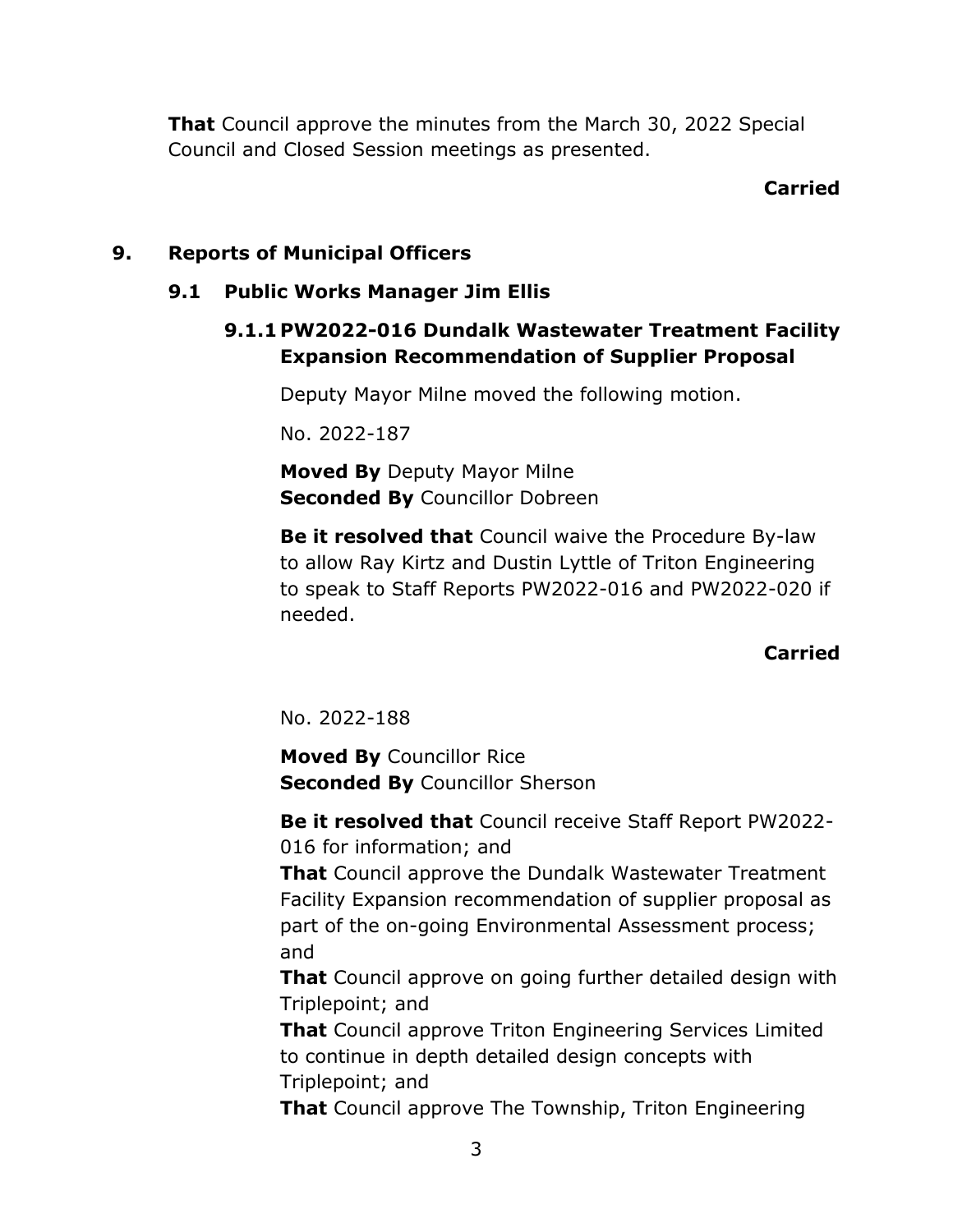and Triplepoint to enter into an Intent of Agreement to further those detailed design concepts; and **That** Council approve Triton Engineering Ltd. to submit the final design to the Ministry of Environment, Conservation and Parks completing the Dundalk Wastewater Treatment Facility Expansion Environmental Assessment process.

#### **Carried**

#### **9.1.2 PW2022-020 Dundalk Reserve Capacity**

No. 2022-189

**Moved By** Councillor Rice **Seconded By** Councillor Shipston

**Be it resolved that** Council receive Staff Report PW2022- 020 for information; and

**That** Council approve the recommendations for the endorsement of the report for the Dundalk Water and Sewage Treatment Reserve Capacity as prepared by Triton Engineering Services Ltd; and

**That** Council approves these reports to be forwarded to the Ministry of Environment, Conservation and Parks (MECP) District Office in Owen Sound and the Grey County Planning Department for their review and comment on the Dundalk Water and Sewage Treatment Reserve Capacity 2022 calculations.

#### **Carried**

### **9.2 Chief Building Official Bev Fisher**

# **9.2.1 CBO2022-005– Building Department Vehicle Purchase**

No. 2022-200

**Moved By** Councillor Rice **Seconded By** Councillor Frew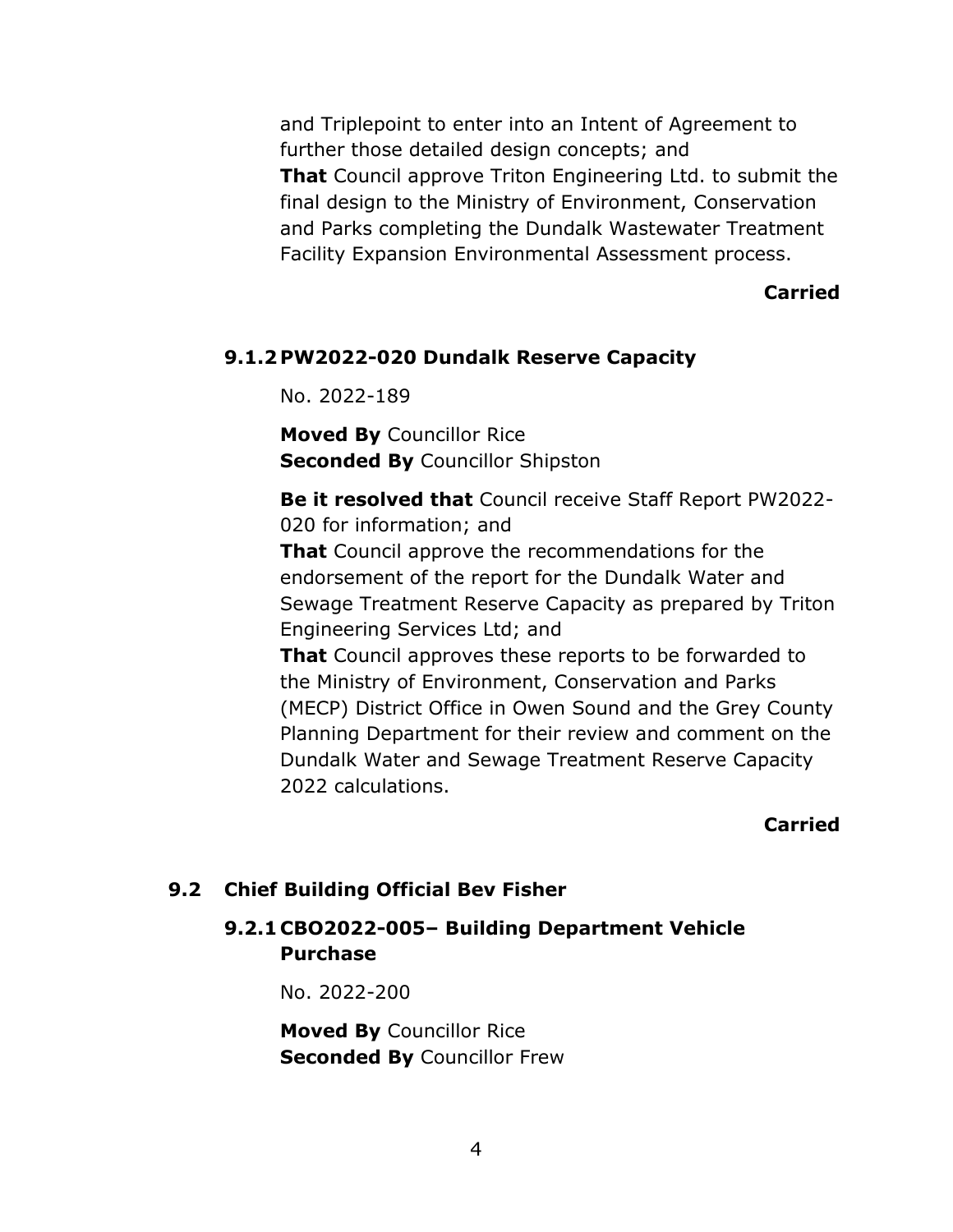**Be it resolved that** Council receive Staff Report CBO2022-005 for information; and **That** Council approve the recommendations to award the 2022 Building Department and By-Law Department vehicle tender based on proposal evaluation and pricing to purchase from Trillium Ford Lincoln Ltd. for two Hybrid AWD Escape SUVs at a cost of \$36,694.98 plus HST each for the Building Department; and **That** Council direct that the Building Department's existing 2018 Ford Escape AWD SUV be transferred to the By-law Department at its net book value of \$18,821.90 and funded by the Tax Stabilization Reserve

**Carried**

#### **9.3 Facilities Manager Kevin Green**

### **9.3.1REC2022-003-Lawn Maintenance Contract Acceptance**

No. 2022-201

**Moved By** Councillor Shipston **Seconded By** Councillor Dobreen

**Be it resolved that** Council receive Staff Report REC2022-003 for information; and **That** Council award the contract to Dwayne's Lawn Care, Owner Dwayne VanRavenswaay, Wingham On.

#### **Carried**

### **9.4 Librarian CEO Lacy Russell**

### **9.4.1 LIB2022-001- Library Overdue Fines**

No. 2022-202

**Moved By** Councillor Frew **Seconded By** Councillor Sherson

**Be it resolved that** Council receive Staff Report LIB2022- 001 for information; and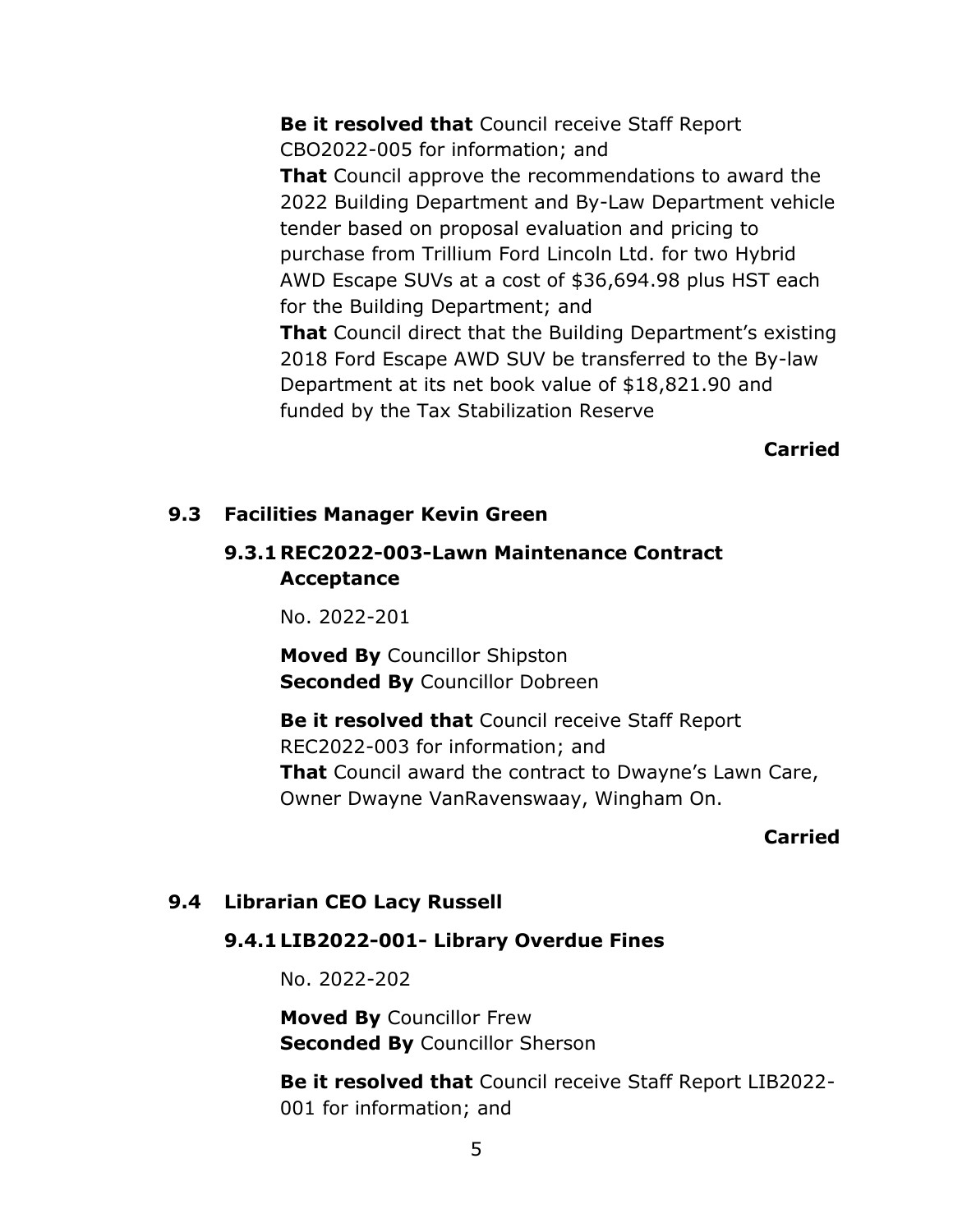**That** Council direct the Treasurer to bring forward an amendment to the Fees and Charges By-law at the April 20, 2022, Council meeting.

#### **Carried**

#### **9.5 Treasurer William Gott**

### **9.5.1 FIN2022-011 2022 Donations, Grants and Funding**

No. 2022-203

**Moved By** Deputy Mayor Milne **Seconded By** Councillor Shipston

**Be it resolved that** Council receive Staff Report FIN2022- 011 2022 Donations, Grants, and Funding be received as information; and

**That** Council approve a grant of \$2,500 to the Holstein Agro Expo & Rodeo 2022 event.

#### **Carried**

### **9.6 Clerk Lindsey Green**

# **9.6.1 CL2022-007 - Council Correspondence Policy No. 62 – Draft Amendments**

No. 2022-204

**Moved By** Councillor Rice **Seconded By** Councillor Sherson

**Be it resolved that** Council receive Staff Report CL2022- 007 for information; and **That** Council receive the draft amendments to the

Correspondence Policy No. 62 and provide feedback to staff; and

**That** Council consider approval of the updated policy by By-law at the April 20, 2022, Council meeting.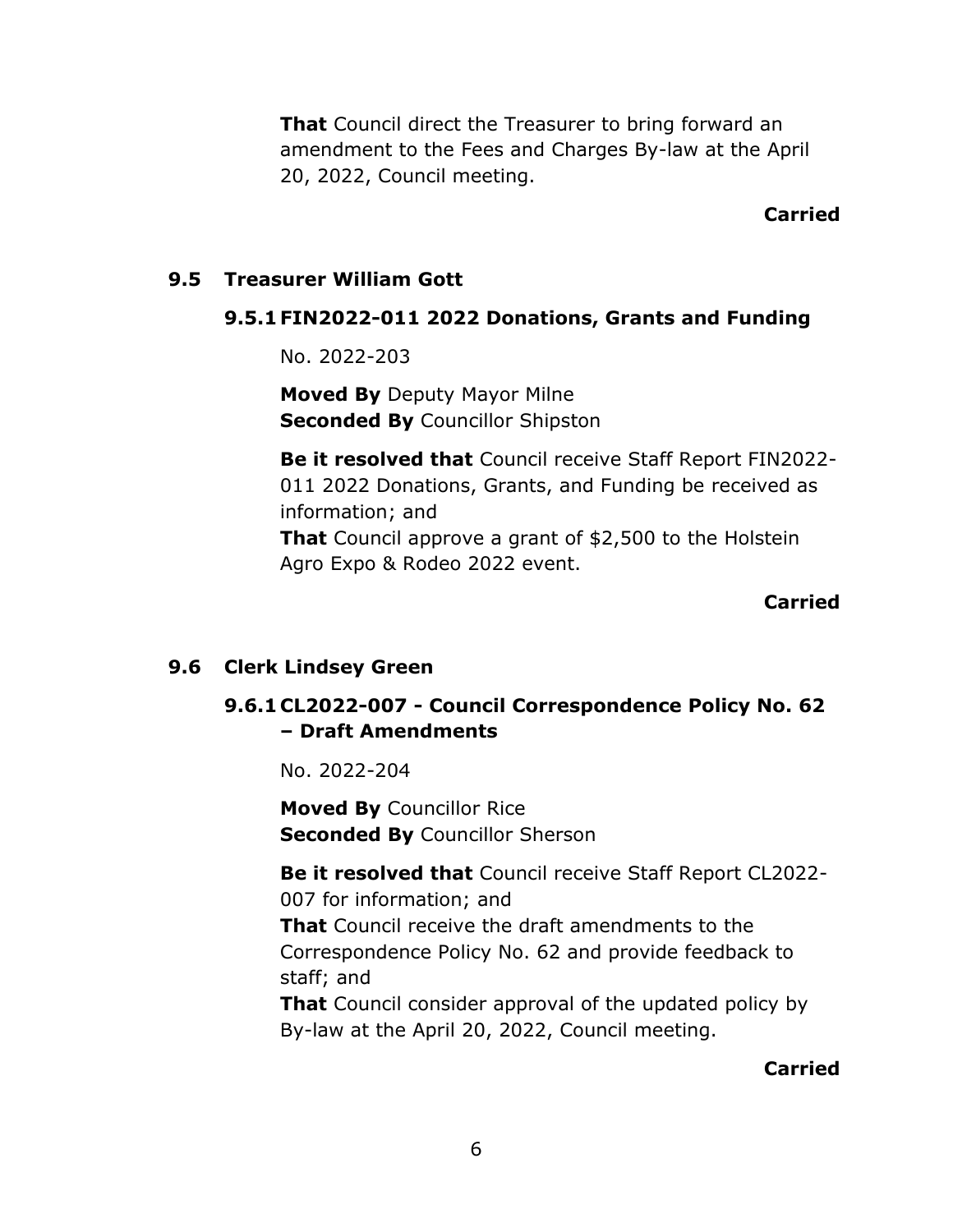### **9.6.2 CL2022-008 - April 20, 2022, Council Meeting Start Time**

No. 2022-205

**Moved By** Councillor Shipston **Seconded By** Councillor Frew

**Be it resolved that** Council receive Staff Report CL2022- 008 for information; and

**That** Council amend the 2022 Council Calendar to begin the April 20, 2022, Council meeting only, at 1:00 PM.

### **Carried**

# **9.6.3 CL2022-009 – PSB By-law – False Alarm By-law Approval**

**Moved By** Councillor Sherson **Seconded By** Councillor Shipston

**Be it resolved that** Council receive Staff Report CL2022- 009 for information; and

**That** Council approve the Police Service Board False Alarm By-law; and

**That** Council provide feedback and discussion about the fee to be charged for False Alarm calls; and

**That** Council direct the Treasurer to bring forward an amendment to the Fees and Charges By-law at the April 20, 2022, Council meeting for implementation of the false alarm fee.

Councillor Dobreen moved the following amendment to the main motion.

### **Amendment**:

**Moved By** Councillor Dobreen

**Be it resolved that** Council direct staff to consult with the OPP to provide a grace period for education purposes of the false alarm by-law prior to approval.

With no seconder, the amendment was not considered.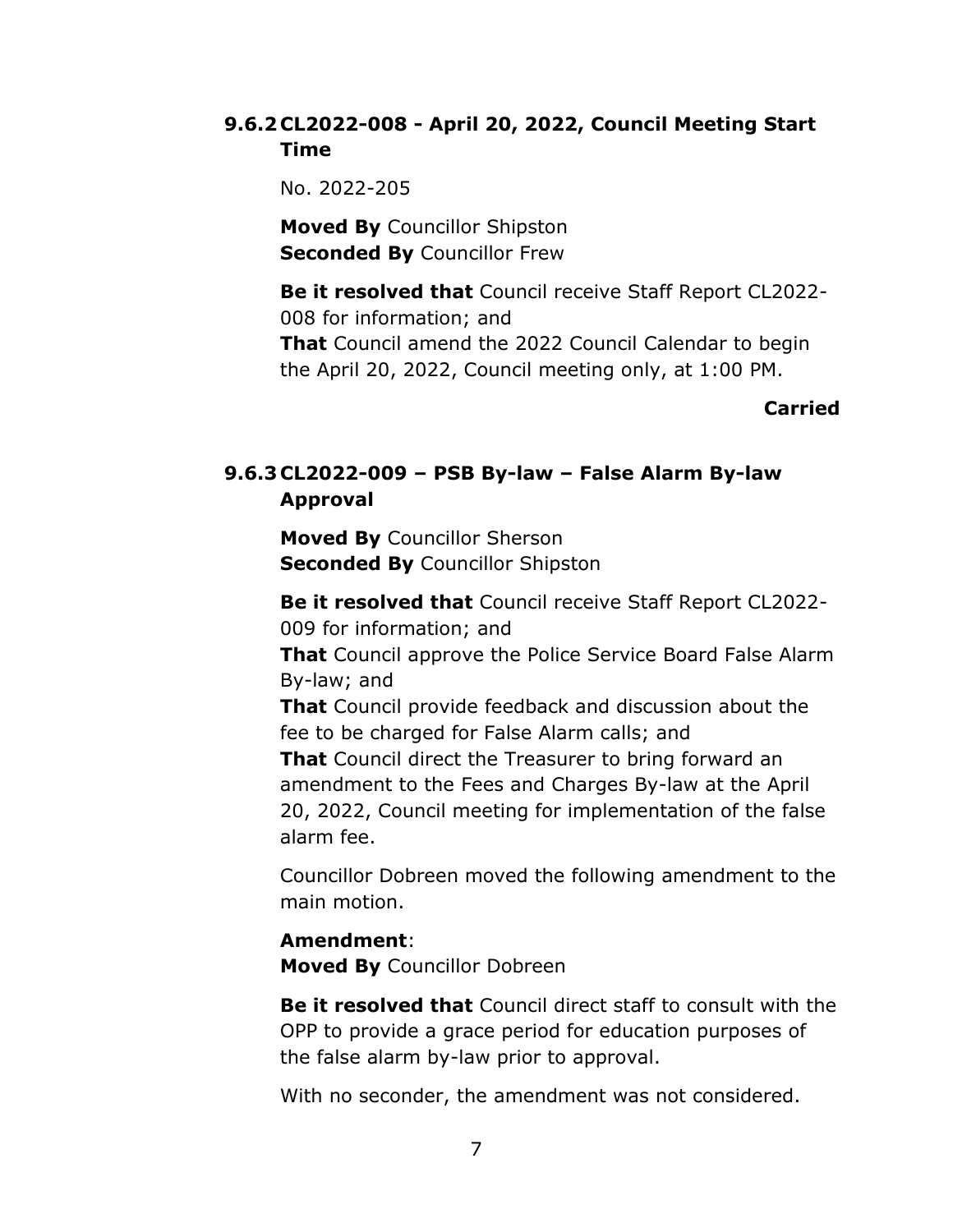Mayor Woodbury requested a recorded vote on the main motion.

No. 2022-206

**Moved By** Councillor Sherson **Seconded By** Councillor Shipston

**Be it resolved that** Council receive Staff Report CL2022- 009 for information; and

**That** Council approve the Police Service Board False Alarm By-law; and

**That** Council provide feedback and discussion about the fee to be charged for False Alarm calls; and

**That** Council direct the Treasurer to bring forward an amendment to the Fees and Charges By-law at the April 20, 2022, Council meeting for implementation of the false alarm fee.

Yay (6): Mayor Woodbury, Deputy Mayor Milne, Councillor Sherson, Councillor Rice, Councillor Frew, and Councillor Shipston

Nay (1): Councillor Dobreen

**Carried (6 to 1)**

## **9.7 Public Works Manager Jim Ellis**

# **9.7.1 PW2022-019 Product Care Association Amending Agreement No. 2**

No. 2022-207

**Moved By** Councillor Dobreen **Seconded By** Councillor Rice

**Be it resolved that** Council receive Staff Report PW2022- 019 for information; and **That** Council consider passing By-law No. 2022-042, Product Care Association Amending Agreement No. 2.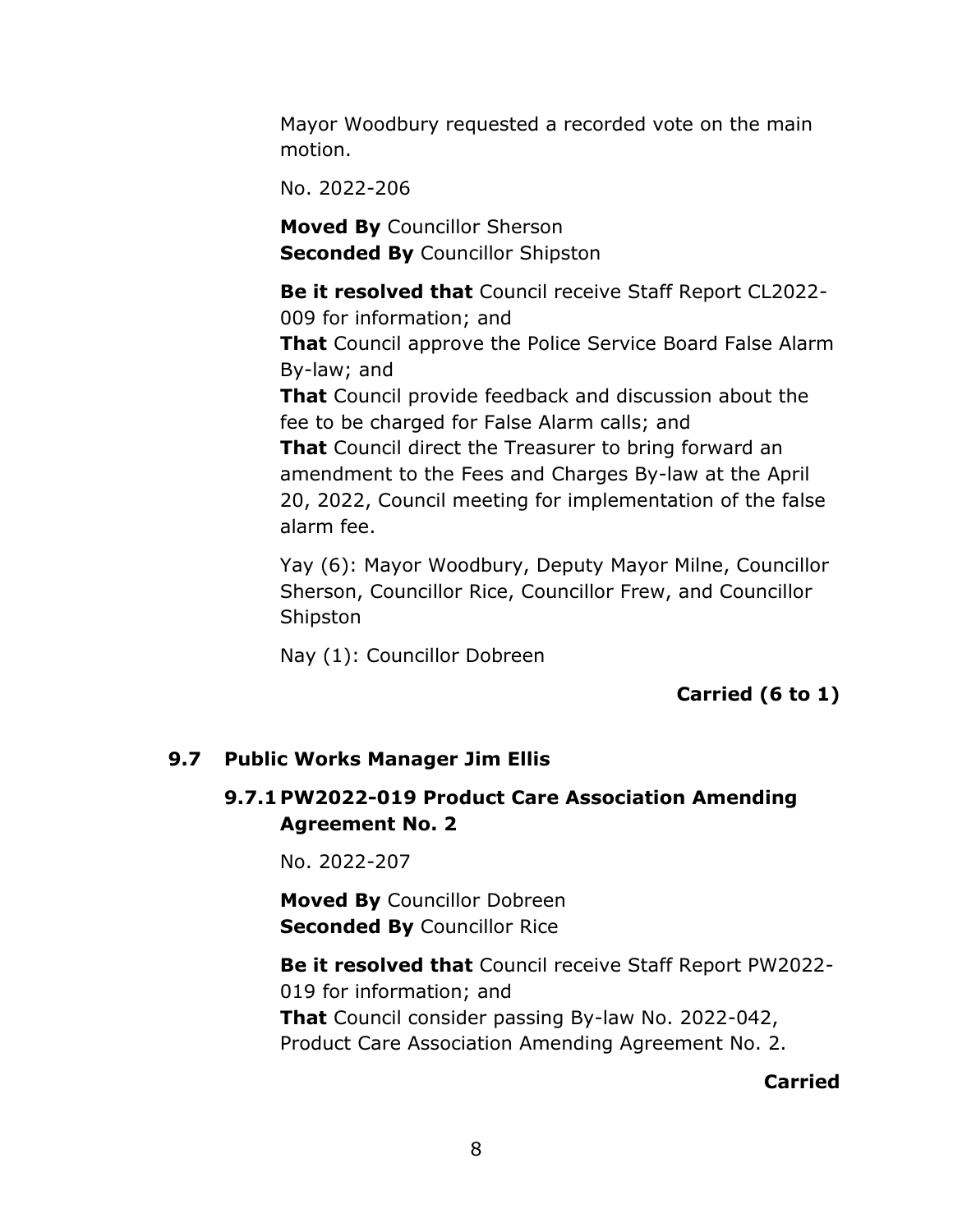## **9.7.2By-law 2022-042 - Product Care Association Amending Agreement**

Mayor Woodbury requested a recorded vote on the main motion.

No. 2022-208

**Moved By** Councillor Shipston **Seconded By** Councillor Frew

**Be it resolved that** by-law number 2022-042 being a bylaw to authorize an amending agreement between Product Care Association of Canada and the Corporation of the Township of Southgate be read a first, second and third time, finally passed, signed by the Mayor and the Clerk, sealed with the seal of the Corporation and entered into the by-law book.

Yay (7): Mayor Woodbury, Deputy Mayor Milne, Councillor Dobreen, Councillor Sherson, Councillor Rice, Councillor Frew, and Councillor Shipston

**Carried (7 to 0)**

# **9.7.3 PW2022-022 Municipal Sidewalk Machine Tender Award Recommendation**

No. 2022-209

**Moved By** Councillor Dobreen **Seconded By** Deputy Mayor Milne

**Be it resolved that** Council receive Staff Report PW2022- 022 for information; and **That** Council approve the Municipal Sidewalk Machine Tender award to Work Equipment for a 2022 refurbished Trackless MT57 with new ribbon blower and new sand/salt spreader in the amount of \$159,900.00 plus HST.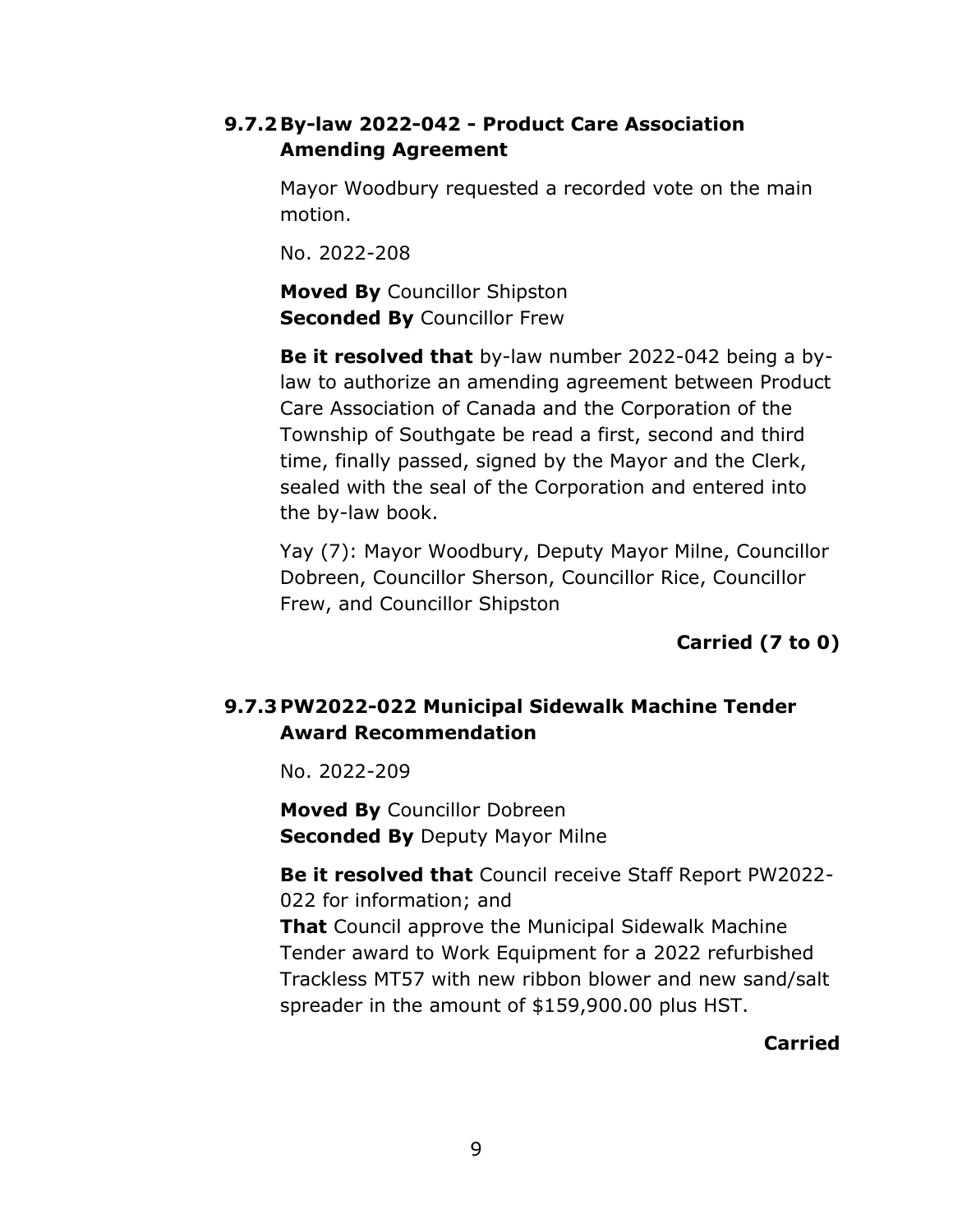### **9.8 Chief Administrative Officer Dave Milliner**

## **9.8.1 CAO2022-014 Dundalk Olde Town Hall Final Agreements Report**

Mayor Woodbury requested a recorded vote on the main motion.

No. 2022-210

**Moved By** Councillor Shipston **Seconded By** Councillor Sherson

**Be it resolved that** Council receive Staff Report CAO2022-014 as information; and

**That** Council receive this staff report as an update related to delays in the process with legal review of agreements, title search issues and insurance company review of risk clauses; and

**That** Council consider approving Wellington Investment Corp. Purchase and Sale agreement to sell the Dundalk Olde Town Hall by agreement and to lease back part of the building for cultural uses by By-law at the April 20<sup>th</sup>, 2022 meeting; and

**That** Council consider approving the JunCtian Community Initiatives Agreement by By-law at the April 20th, 2022 meeting; and

**That** Council consider approving the Team Town Hall Agreement by By-law at the April  $20<sup>th</sup>$ , 2022 meeting.

Yay (4): Mayor Woodbury, Deputy Mayor Milne, Councillor Dobreen, and Councillor Shipston

Nay (3): Councillor Sherson, Councillor Rice, and Councillor Frew

# **Carried (4 to 3)**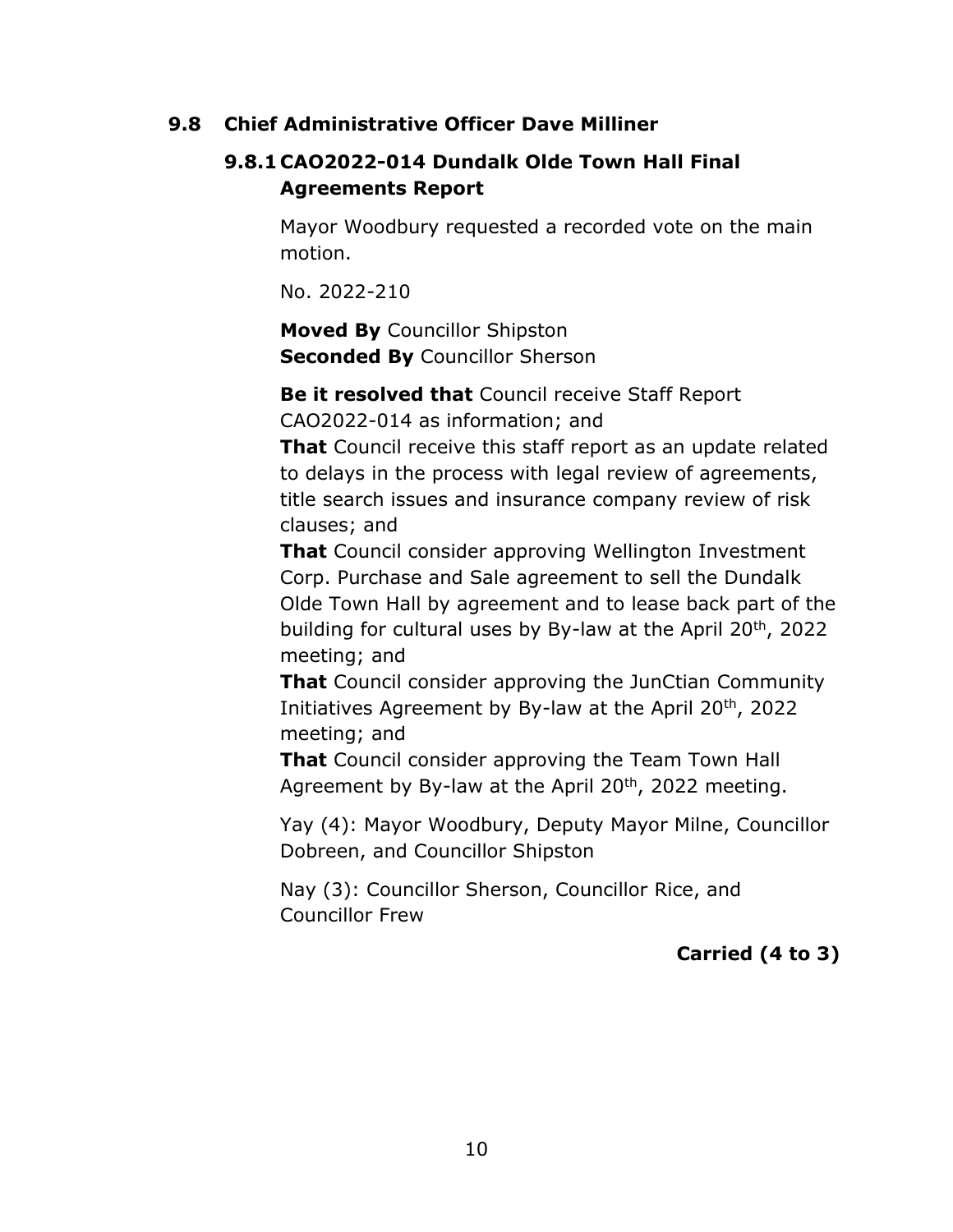### **9.8.2 CAO2022-015 Southgate Affordable Housing Proposal**

Mayor Woodbury requested a recorded vote on the main motion.

No. 2022-211

**Moved By** Councillor Sherson **Seconded By** Councillor Frew

**Be it resolved that** Council receive staff report CAO2022- 015 as information; and

**That** Council discuss this proposal and direct staff on how we should proceed with the consideration of constructing 10 Affordable Housing units as an additional floor in the new Dundalk South-East Grey Community Health Centre building as a dedicated space for 10 units of affordable residential space; and

**That** Council direct staff to look into financing the Affordable Housing Project through Infrastructure Ontario to fund the cost until the Affordable Attainable Housing Committee is able to develop plans for a Local Mortgage and Housing Corporation can be established to take over the responsibility of the loan and the project.

Yay (6): Mayor Woodbury, Deputy Mayor Milne, Councillor Dobreen, Councillor Sherson, Councillor Frew, and Councillor Shipston

Nay (1): Councillor Rice

## **Carried (6 to 1)**

Council recessed at 10:57 AM and returned at 11:05 AM.

### **9.9 Planner Clinton Stredwick**

#### **9.9.1 PL2022-018-C34-21 Moses and Anna Bauman**

No. 2022-212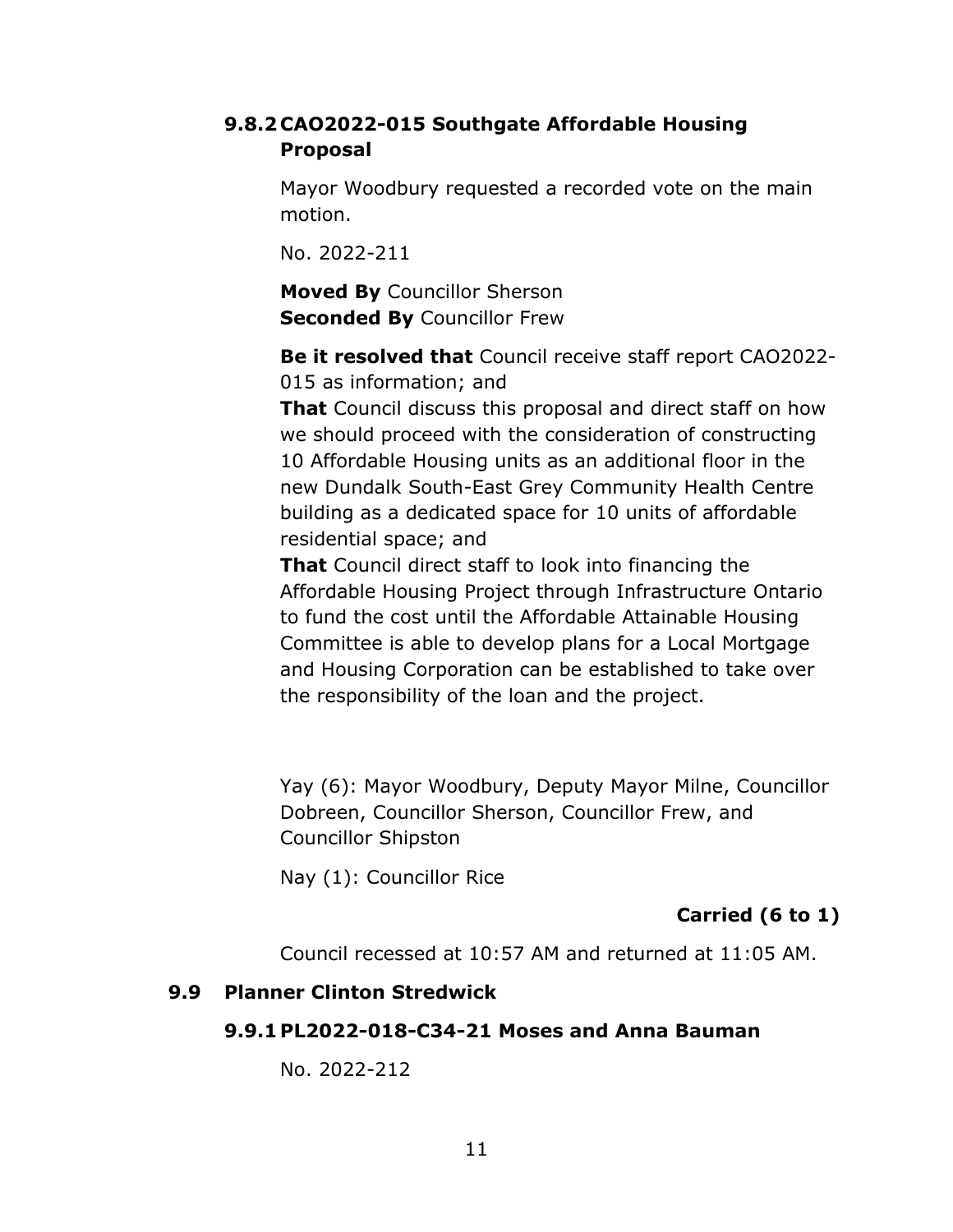**Moved By** Councillor Frew **Seconded By** Councillor Shipston

**Be it resolved that** Council receive Staff Report PL2022- 018 for information; and **That** Council consider approval of By-law 2022-043.

**Carried**

## **9.9.2By-law 2022-043 - Zoning By-law Amendment - C34- 21 Moses and Anna Bauman**

Mayor Woodbury requested a recorded vote on the main motion.

No. 2022-213

**Moved By** Councillor Dobreen **Seconded By** Councillor Sherson

**Be it resolved that** by-law number 2022-043 being a bylaw to amend Zoning By-law No. 20, entitled the "Township of Southgate Zoning By-law", be read a first, second and third time, finally passed, signed by the Mayor and the Clerk, sealed with the seal of the Corporation and entered into the by-law book.

Yay (7): Mayor Woodbury, Deputy Mayor Milne, Councillor Dobreen, Councillor Sherson, Councillor Rice, Councillor Frew, and Councillor Shipston

**Carried (7 to 0)**

### **9.9.3 PL2022-019-SP5-22-Moses and Anna Bauman**

No. 2022-214

**Moved By** Deputy Mayor Milne **Seconded By Councillor Sherson** 

**Be it resolved that** Council receive Staff Report PL2022- 019 for information; and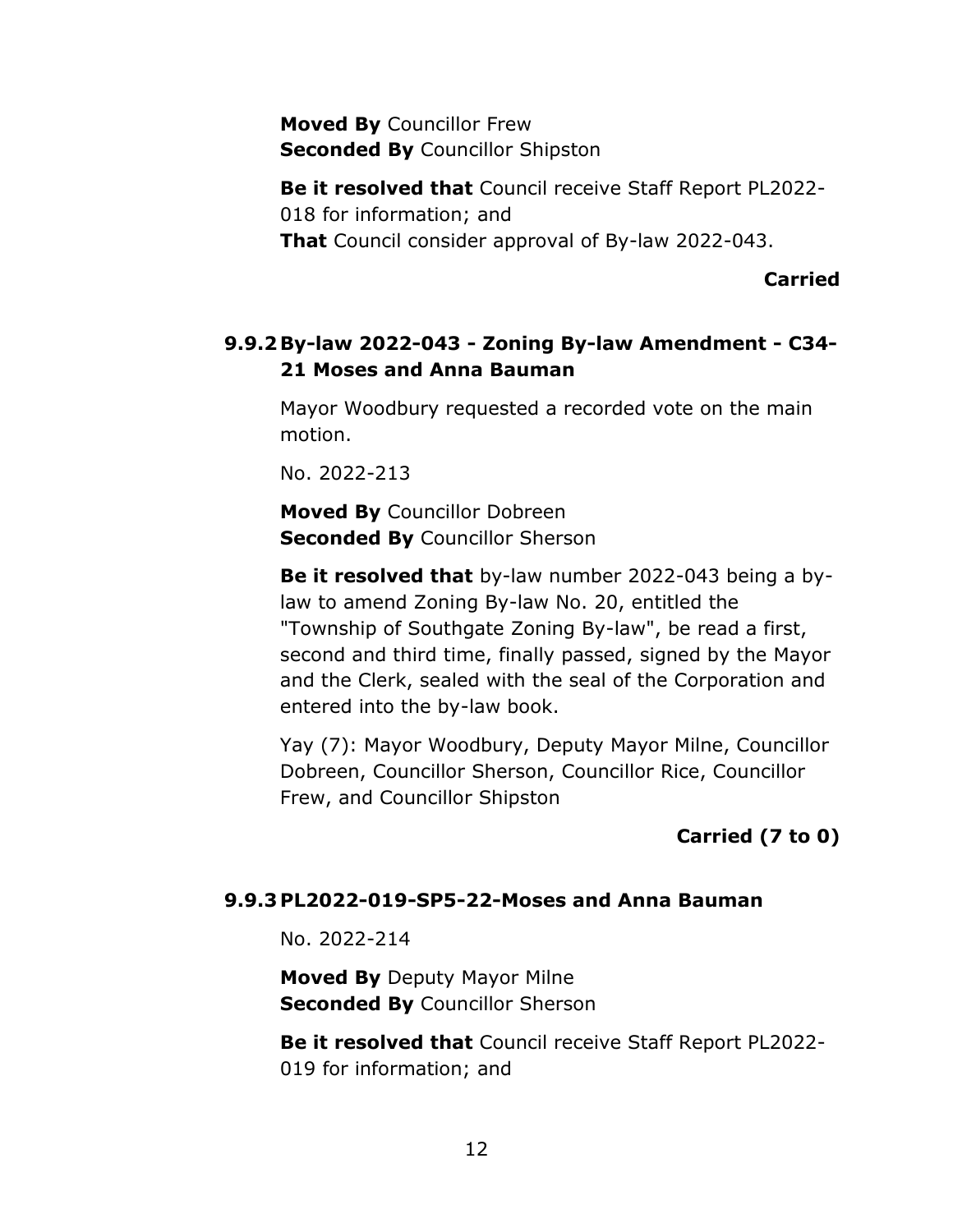**That** Council consider approval of By-law 2022-044 authorizing the entering into a Site Plan Agreement.

#### **Carried**

### **9.9.4By-law 2022-044 - Site Plan Agreement - SP5-22 Moses and Anna Bauman**

Councillor Sherson left the meeting at 11:09 AM.

Mayor Woodbury requested a recorded vote on the main motion.

No. 2022-215

**Moved By** Councillor Shipston **Seconded By** Councillor Frew

**Be it resolved that** by-law number 2022-044 being a bylaw to authorize the execution of a Site Plan Control Agreement be read a first, second and third time, finally passed, signed the by Mayor and the Clerk, sealed with the seal of the Corporation and entered into the by-law book.

Yay (6): Mayor Woodbury, Deputy Mayor Milne, Councillor Dobreen, Councillor Rice, Councillor Frew, and Councillor Shipston

Absent (1): Councillor Sherson

**Carried (6 to 0)**

#### **10. By-laws and Motions**

## **10.1 By-law 2022-046 - Appointment By-law - By-law Enforcement Officer - Leonard Longtin**

Mayor Woodbury requested a recorded vote on the main motion.

No. 2022-216

**Moved By** Councillor Rice **Seconded By** Deputy Mayor Milne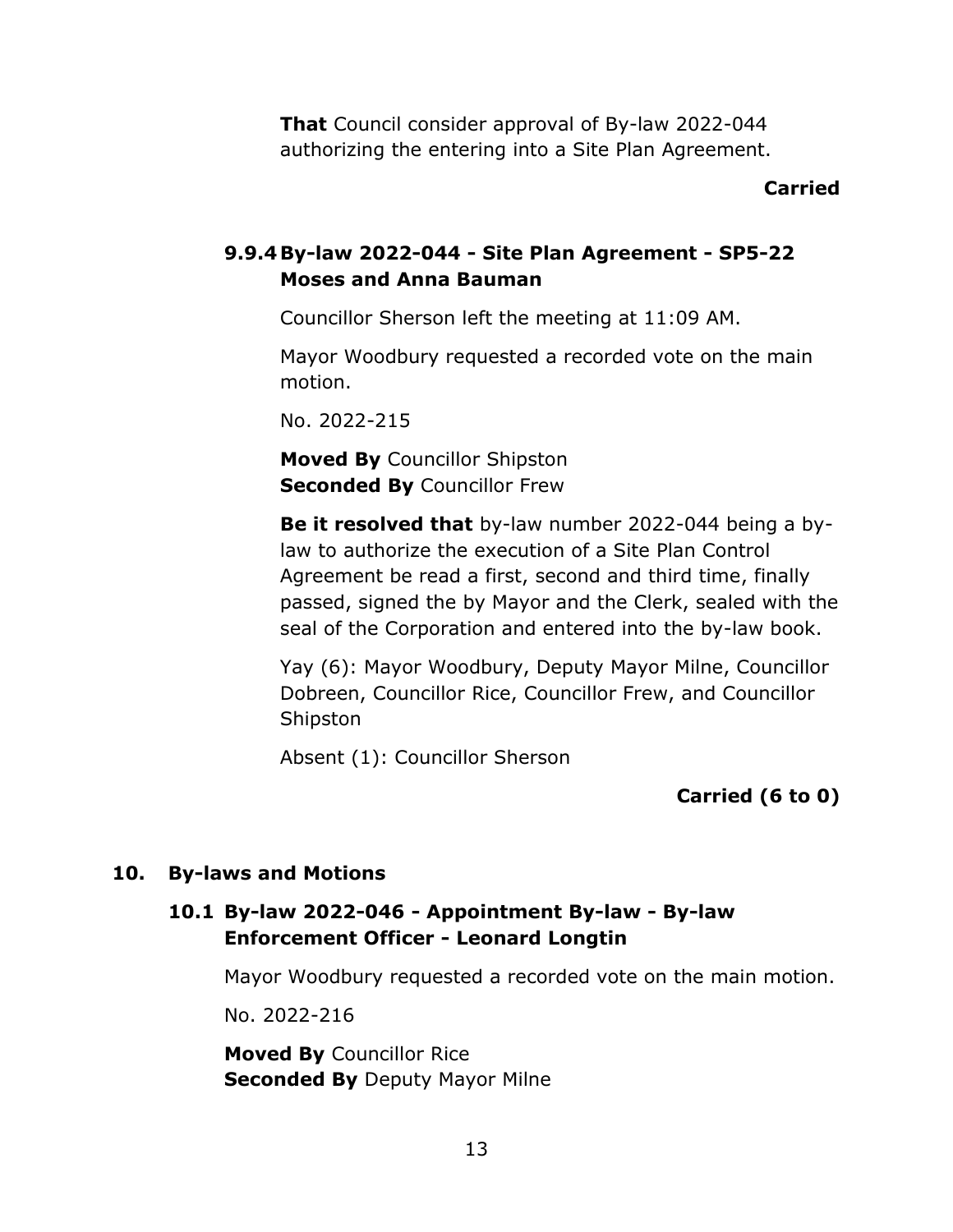**Be it resolved that** by-law number 2022-046 being a by-law to appoint a Municipal Bylaw Enforcement Officer for the Township of Southgate in accordance with Section 15 of The Police Services Act RSO 1990 Chapter 10, be read a first, second and third time, finally passed, signed by the Mayor and the Clerk, sealed with the seal of the Corporation and entered into the bylaw book.

Yay (6): Mayor Woodbury, Deputy Mayor Milne, Councillor Dobreen, Councillor Rice, Councillor Frew, and Councillor Shipston

Absent (1): Councillor Sherson

**Carried (6 to 0)**

## **11. Notice of Motion**

None.

### **12. Consent Items**

## **12.1 Regular Business (for information)**

No. 2022-217

**Moved By** Councillor Dobreen **Seconded By** Councillor Frew

**Be it resolved that** Council approve the items on the Regular Business consent agenda dated April 6, 2022 and direct staff to proceed with all necessary administrative actions.

### **Carried**

# **12.1.1 CAO2022-016 Southgate CAO 2021 Work Plan Report and 2022 Goals**

- **12.1.2 CL2022-006 – Southgate Community Fund Management Membership Update**
- **12.1.3 FIN2022-010 2021 Members of Council and Council Appointees to Local Boards and Committees Remuneration and Expenses**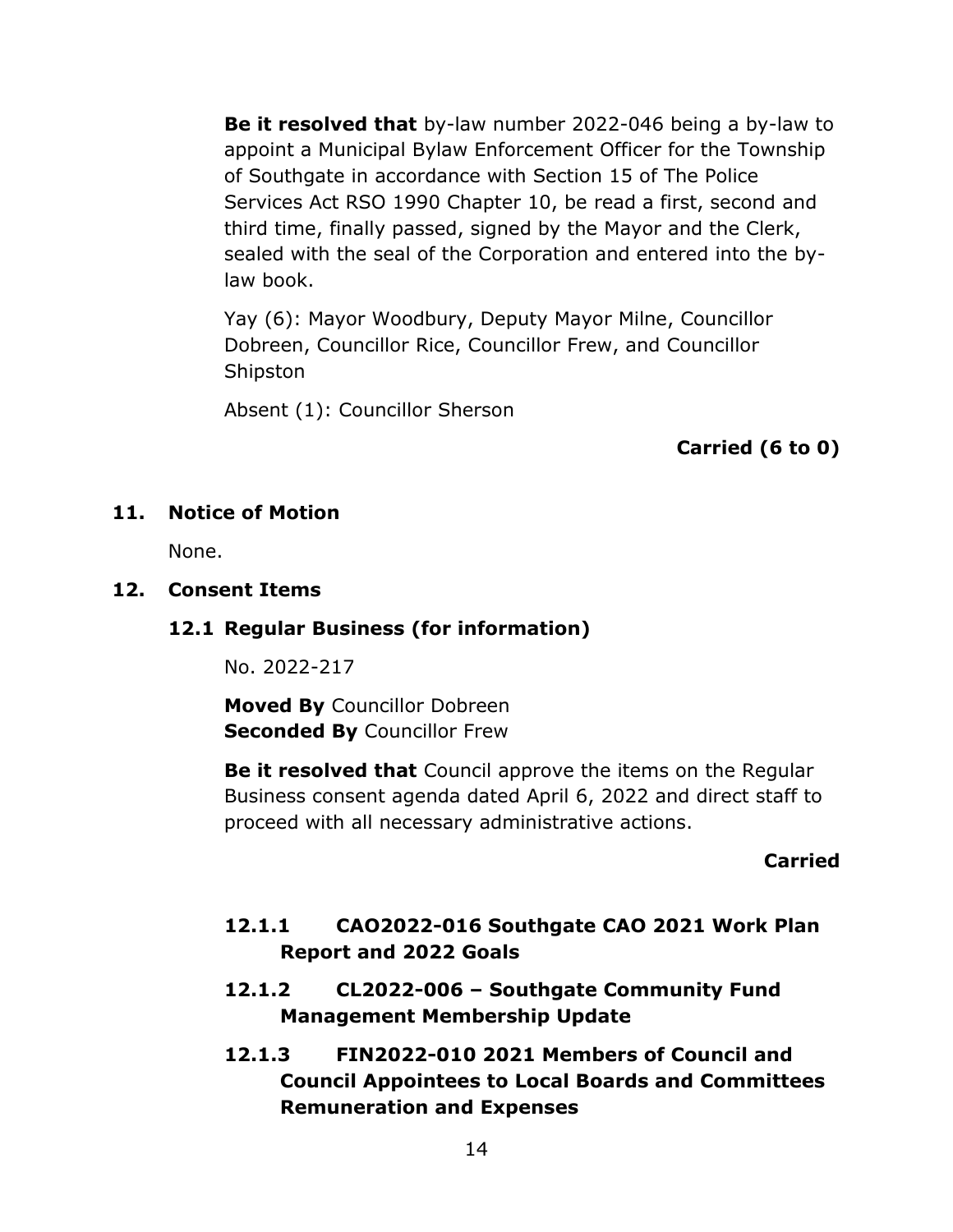- **12.1.4 HR2022-010 TAPS Operator Labourer**
- **12.1.5 HR2022-011 Public Works Foreman & Fleet Manager Hiring**
- **12.1.6 HR2022-012 – By-Law Enforcement Officer Hiring**
- **12.1.7 PW2022-018 Department Report**
- **12.1.8 PW2022-021 Proton Landfill Monitoring Report 2020 2021**
- **12.1.9 Southgate Building, By-law and Canine Reports - February 2022**
- **12.1.10 Councillor Dobreen - GCFA 2022 Politician's Meeting Conference Report and Brief**

#### **12.2 Correspondence (for information)**

No. 2022-218

**Moved By** Deputy Mayor Milne **Seconded By** Councillor Rice

**Be it resolved that** Council receive the items on the Correspondence consent agenda dated April 6, 2022 as information.

- **12.2.1 Wind Concern Ontario Correspondence - Setbacks for Industrial-Scale Wind Turbines received March 10, 2022**
- **12.2.2 Ministry of Municipal Affairs and Housing Correspondence - 2022 Annual Repayment Limit - Received March 15, 2022**
- **12.2.3 Public Health Grey Bruce Health Unit Correspondence - Letter to the Community (Response to COVID-19 pandemic) - Received March 17, 2022**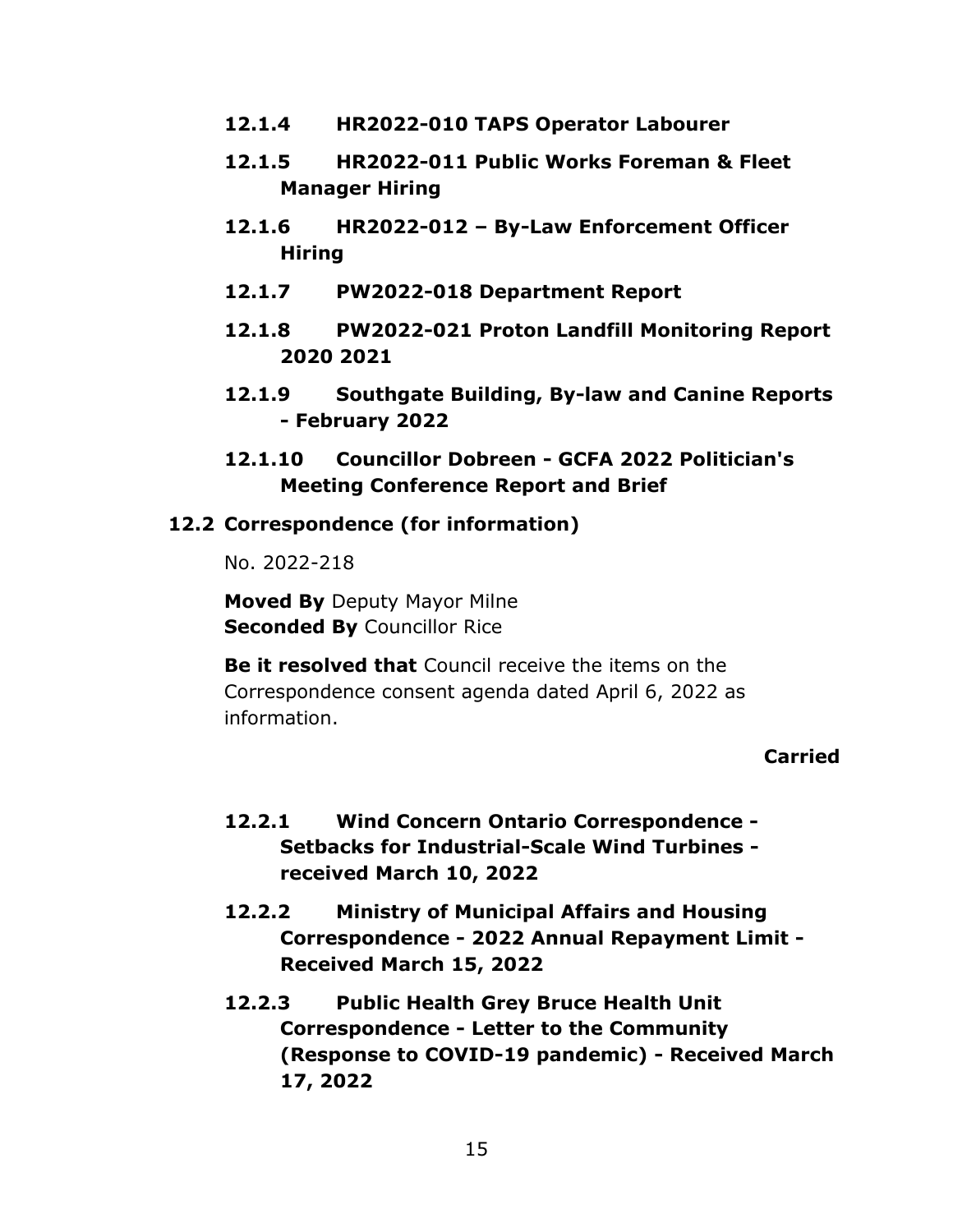- **12.2.4 County of Grey - Warden's Forum Invitation received March 17, 2022**
- **12.2.5 Grey Bruce Public Health - Response to Covid-19 Pandemic - received March 17, 2022**
- **12.2.6 SVCA Correspondence - Approved Minutes from February 17, 2022 Meeting - Received March 18, 2022**
- **12.2.7 CSGB Correspondence - Tipster Magazine received March 22, 2022**
- **12.2.8 CSGB Correspondence - 30th Anniversary Tournament Invitation - received March 24, 2022**
- **12.2.9 IESO Engagement Correspondence - Information Session Invite - received March 24, 2022**
- **12.2.10 MMAH Correspondence - Growing the Greenbelt Phase II Consultation Letter - received March 24, 2022**
- **12.2.11 GRCA Correspondence - GM Summary received March 25, 2022**
- **12.2.12 Wellington North Power - Quarterly Newsletter - Fourth Quarter 2021**
- **12.3 Resolutions of Other Municipalities (for information)**

No. 2022-219

**Moved By** Deputy Mayor Milne **Seconded By** Councillor Shipston

**Be it resolved that** Council receive the items on the Resolutions of other Municipalities consent agenda dated April 6, 2022 as information.

#### **Carried**

Councillor Sherson returned to the meeting at 11:18 AM.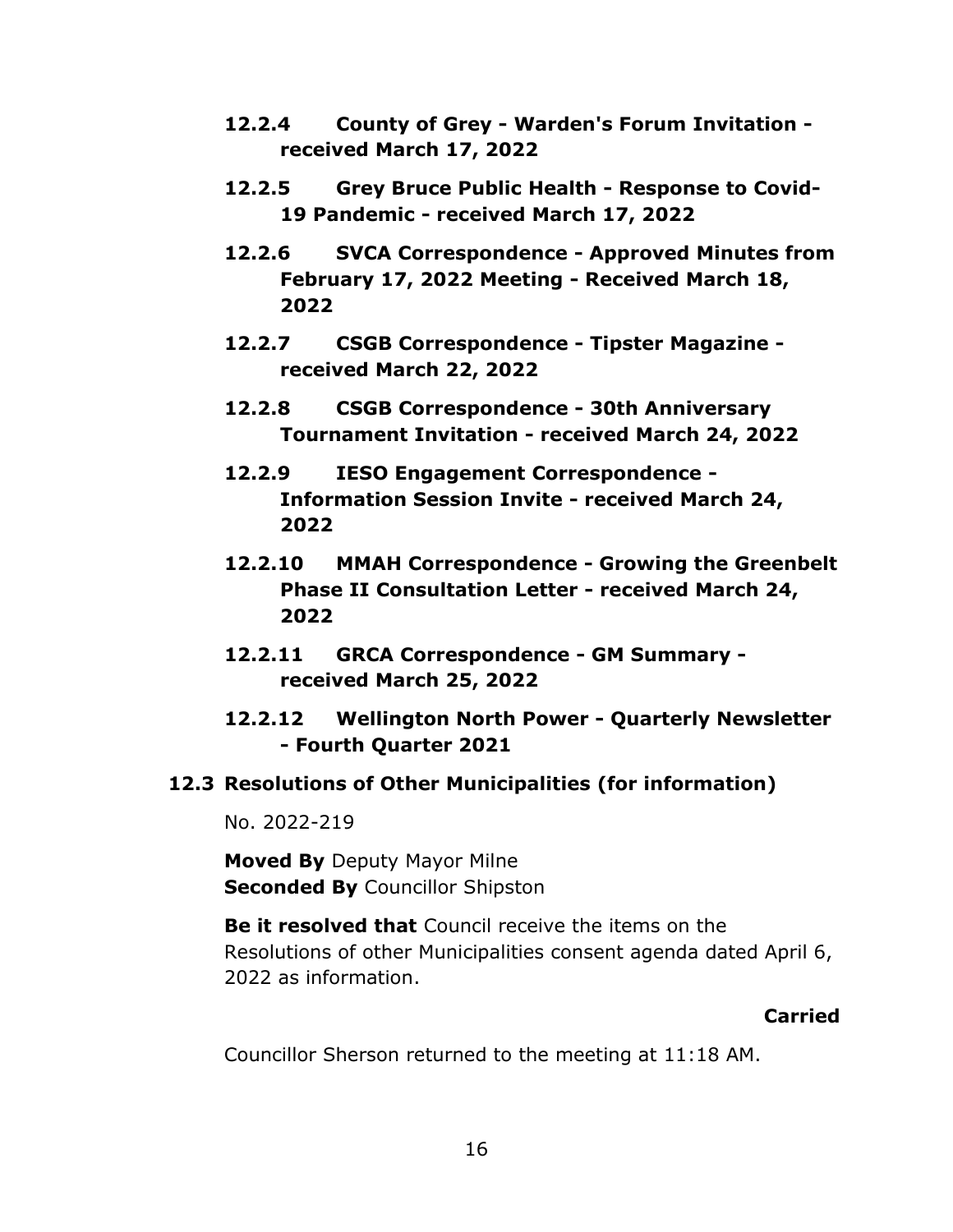- **12.3.1 Town of Newmarket - Dissolution of Ontario Land Tribunal - Received March 10, 2022**
- **12.3.2 Town of Wasaga Beach - Fire Services Review Service Delivery Task Force - received March 11, 2022**
- **12.3.3 Township of Mono - Support for Ukraine received March 11, 2022**
- **12.3.4 Township of Chapple - Supporting the Expansion of Northern Ontario School of Medicine received March 12, 2022**
- **12.3.5 NOMA - Urgent Need for Physicians in Northern Ontario - received March 14, 2022**
- **12.3.6 South Huron - Regulations Regarding Firefighters Certification - received March 15, 2022**
- **12.3.7 The Municipality of Mississipi Mills - Joint and Several Liability Reform - Received March 17, 2022**
- **12.3.8 Township of Adelaide Metcalfe - Dissolution of the OLT - received March 18, 2022**
- **12.3.9 Northumberland County - Revolving Door of Justice - received March 18, 2022**
- **12.3.10 City of Quinte West - Dissolve Ontario Land Tribunal - received March 22, 2022**
- **12.3.11 City of Quinte West - Renovictions - received March 22, 2022**
- **12.3.12 City of Barrie - Joint and Several Liability received March 22, 2022**
- **12.3.13 City of Waterloo - Council Resolution Ontario Building Code - received March 23, 2022**
- **12.3.14 North Algona Wilberforce Township- Ontario Land Tribunal - received March 28, 2022**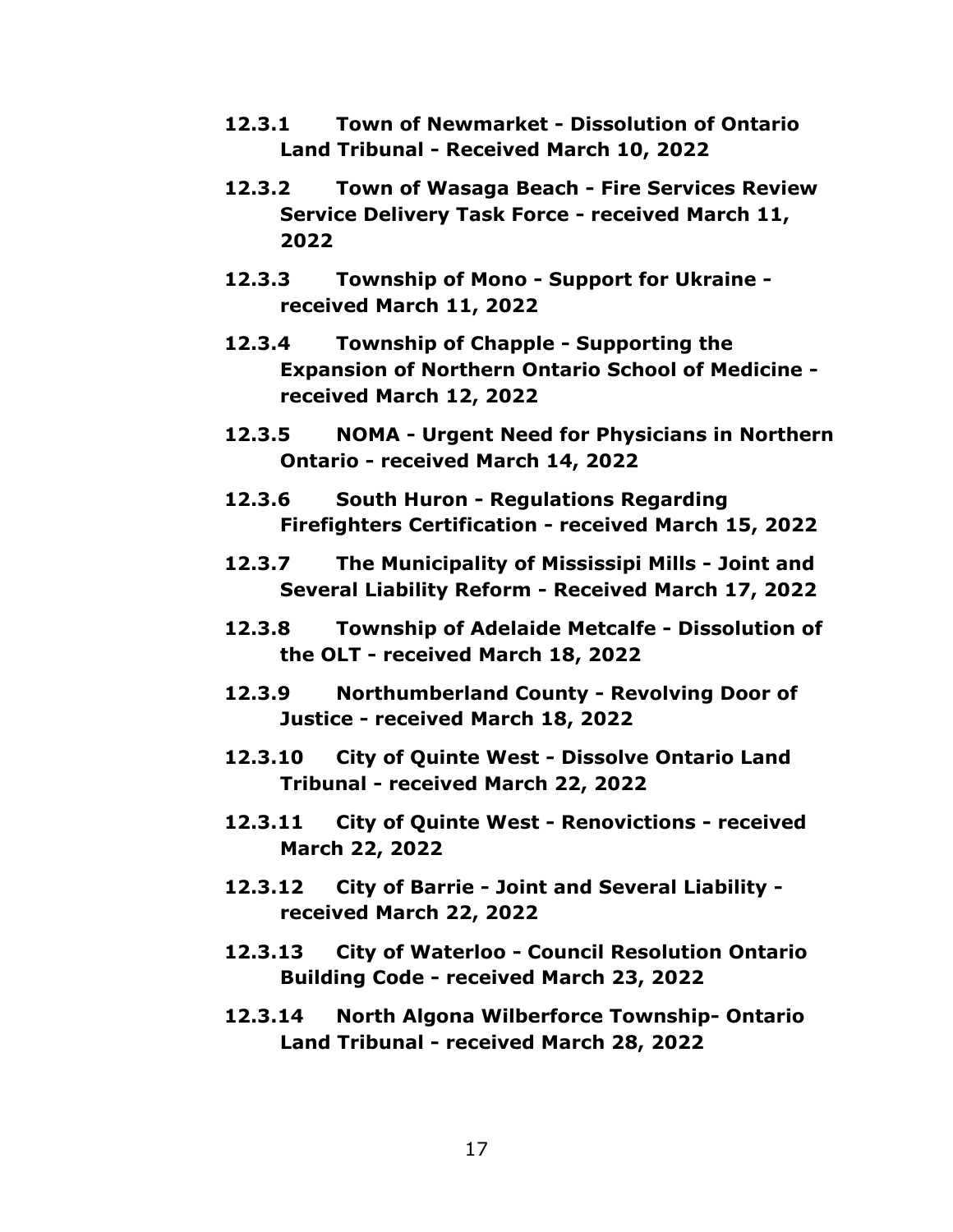# **12.4 Closed Session (for information)**

None.

# **13. County Report**

Mayor Woodbury reviewed highlights from the most recent County Council meeting. More details can be found [here.](https://www.grey.ca/council)

# **14. Members Privilege - Good News & Celebrations**

Mayor Woodbury noted that Maple Fest in Holstein is this upcoming weekend, and that members of Council and staff are heading to the Ontario Good Roads Association Conference next week.

Councillor Dobreen extended congratulations to the youth of the Hanley Institute in Flesherton on their production of Agnes McPhail this past weekend as they did a great job and the turn our far exceeded their expectations. Congratulations to all.

# **15. Closed Meeting**

None.

# **16. Confirming By-law**

Mayor Woodbury requested a recorded vote on the main motion.

No. 2022-220

**Moved By** Councillor Frew **Seconded By** Councillor Dobreen

**Be it resolved that** by-law number 2022-045 being a by-law to confirm the proceedings of the Council of the Corporation of the Township of Southgate at its regular meeting held on April 6, 2022 be read a first, second and third time, finally passed, signed by the Mayor and the Clerk, sealed with the seal of the Corporation and entered into the by-law book.

Yay (7): Mayor Woodbury, Deputy Mayor Milne, Councillor Dobreen, Councillor Sherson, Councillor Rice, Councillor Frew, and Councillor Shipston

# **Carried (7 to 0)**